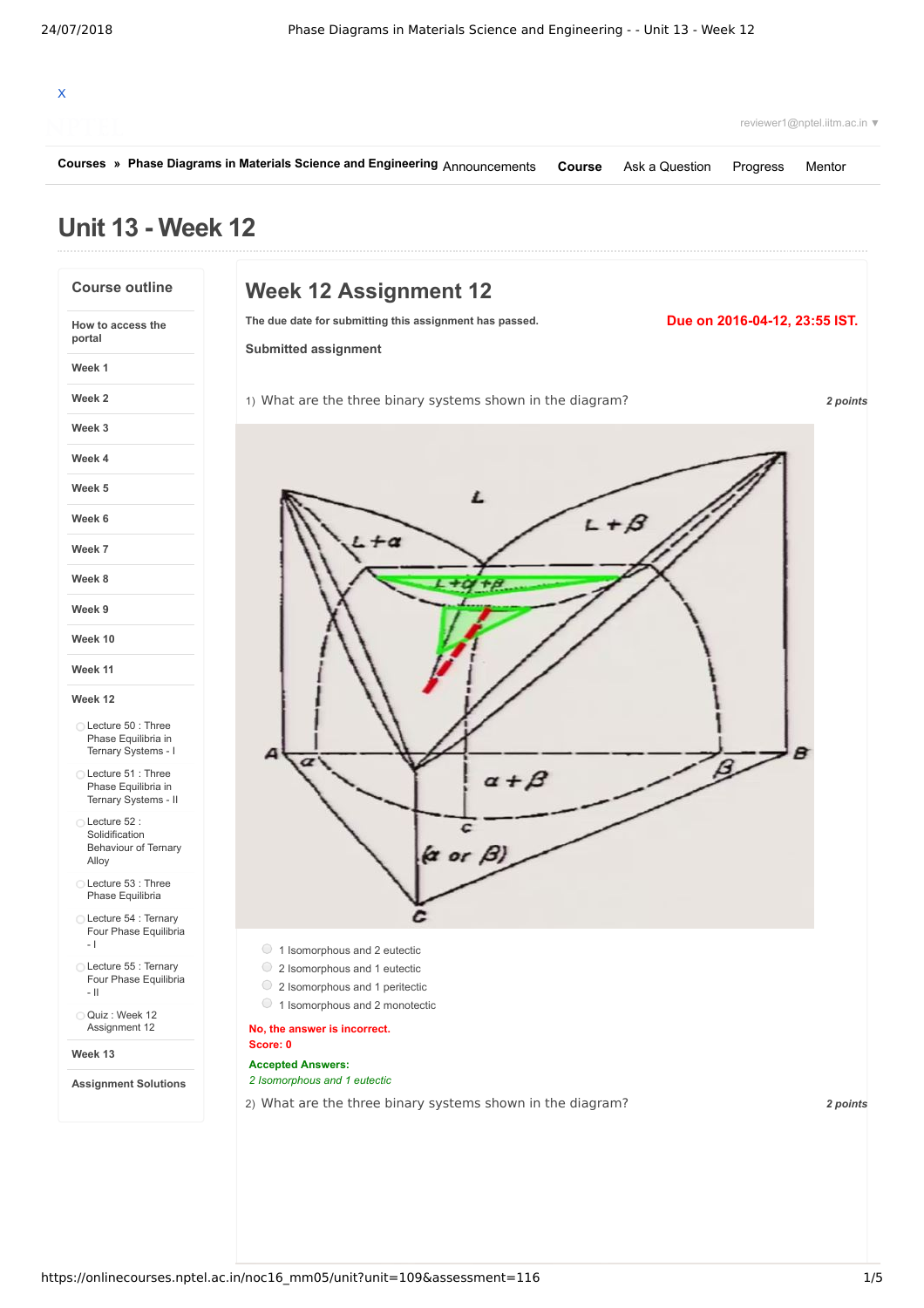

**No, the answer is incorrect. Score: 0**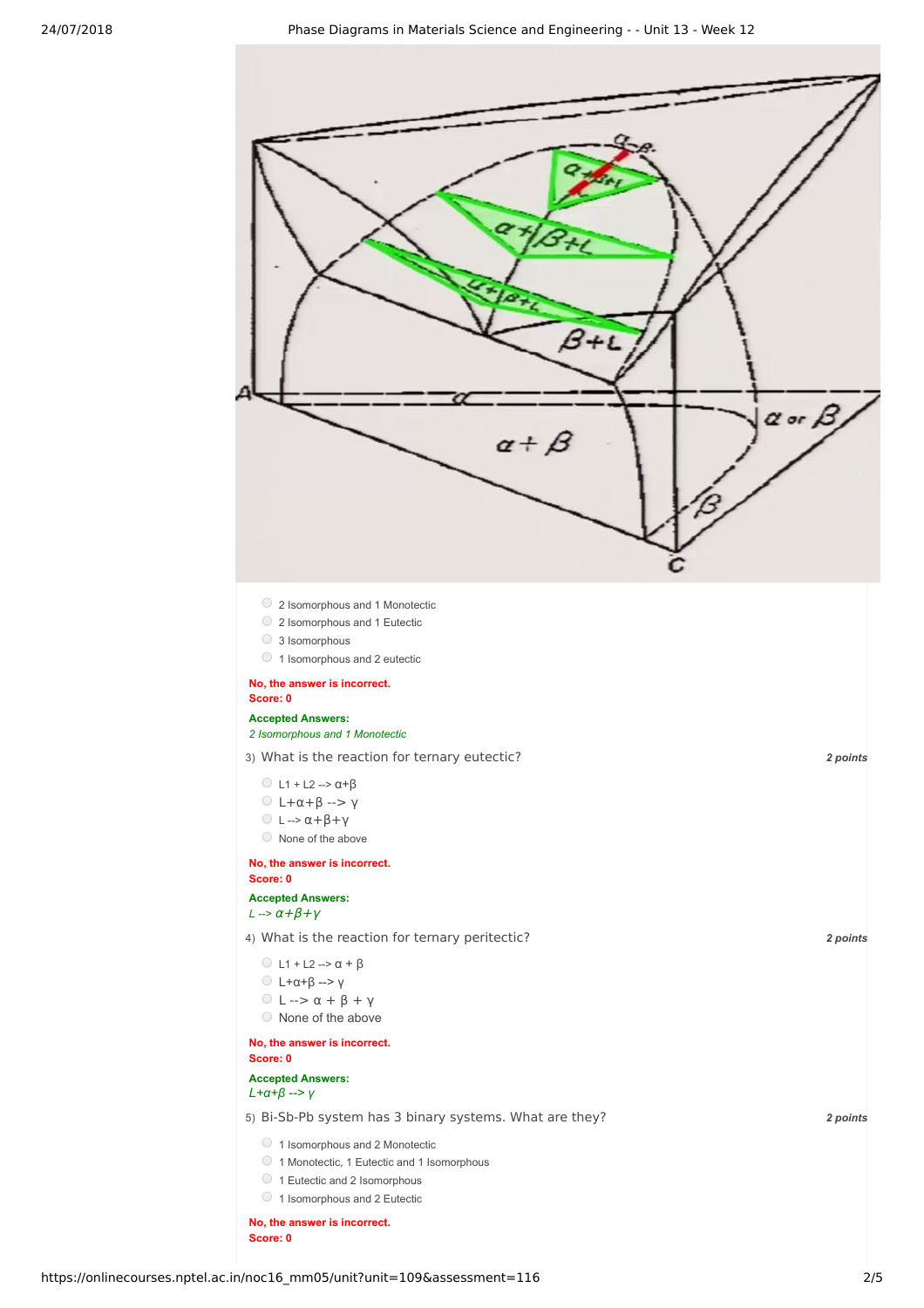24/07/2018 Phase Diagrams in Materials Science and Engineering - - Unit 13 - Week 12

**Accepted Answers:** *1 Isomorphous and 2 Eutectic*

6) *2 points* What are the maximum number of phases than can co-exist in a ternary system?

 $\circ$  1  $\bigcirc$  2 3  $\circ$  4 **No, the answer is incorrect. Score: 0**

**Accepted Answers:** *4*

7) *2 points* How many two phase region(s) are there in the following phase diagram?



8) *2 points* In the above question, how many three phase region(s) are there?  $\circ$  1  $\circ$  2 ○ <sub>3</sub>  $\circ$  4 **No, the answer is incorrect. Score: 0 Accepted Answers:** *3*  $\circ$  1  $\bigcirc$  2 3  $\circ$  4 **No, the answer is incorrect. Score: 0 Accepted Answers:** *1*

19) Which of the following shows an isothermal section at T1 in the following phase diagram ? 2 points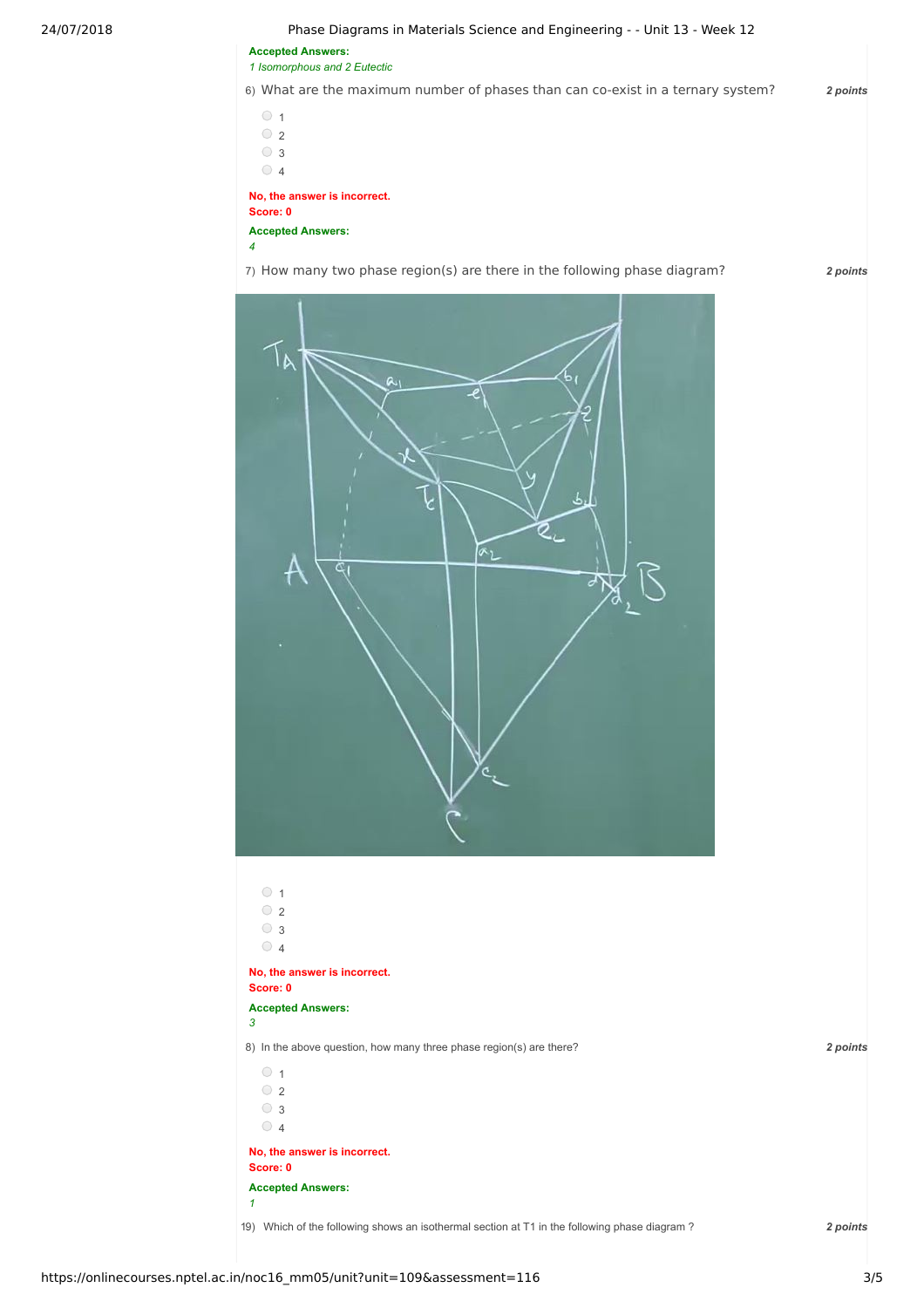

10) In the above phase diagram, the following isothermal section is at which temperature? 2 points